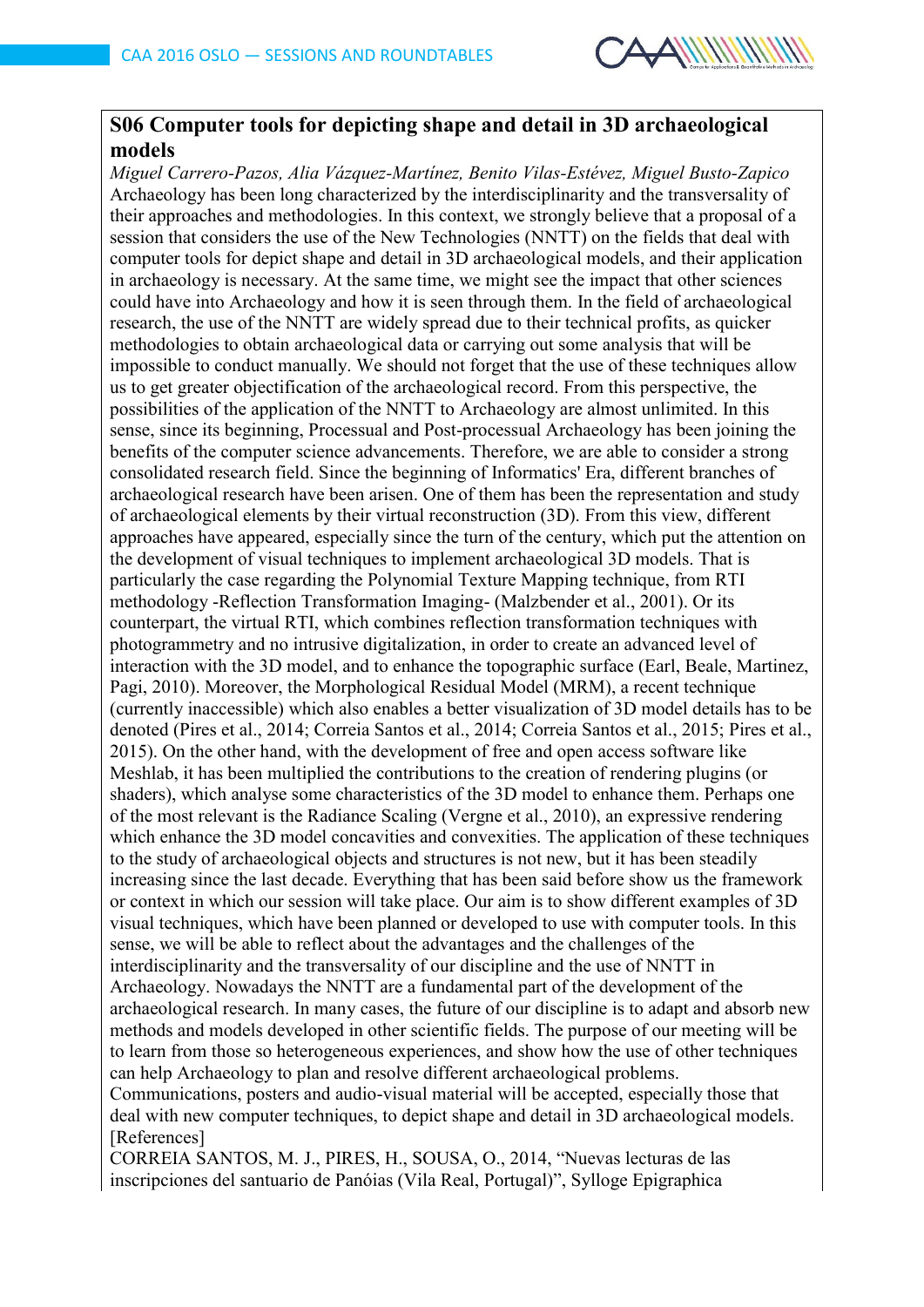

Barcinonensis (SEBarc) XII, Barcelona, pp. 197-224.

CORREIA SANTOS, M. J., SOUSA, O., PIRES, H., FONTE, J., GONÇALVES-SECO, L., 2015, "Travelling back in Time to Recapture Old Texts. The use of Morphological Residual Model (M.R.M.) for epigraphic reading: four case studies (CIL 02, 02395a, CIL 02, 02395c, CIL 02, 02476, CIL 02, 05607)", In Acts of Information Technologies for Epigraphy and Cultural Heritage. Proceedings of the first EAGLE International Conference, Europeana Eagle project. Studi umanistici- Antichistica, Sapienza Universitá Editrice, pp. 437-450. EARL, G., BEALE, G., MARTINEZ, K., PAGI, H., 2010, "Polynomial Texture Mapping and Related Imaging Technologies for the Recording, Analysis and Presentation of Archaeological Materials". In International Society for Photogrammetry and Remote Sensing, vol. XXXVIII, Part 5, pp. 218-223.

MALZBENDER, T., WILBURN, B., GELB, D., AMBRISCO, B., 2006, "Surface enhancement using real-time photogrammetric stereo and reflectance transformation". In Eurographics Symposium on Rendering, pp. 245-250.

PIRES, H., FONTE, J., GONÇALVES-SECO, L., CORREIA SANTOS, M. J., SOUSA, O., 2014, Morphological Residual Model. A Tool for Enhancing Epigraphic Readings of Highly Erosioned Surfaces, EAGLE- Information Technologies for Epigraphy and Cultural Heritage in the Ancient World. Paris, pp. 133-144.

PIRES, H., MARTÍNEZ RUBIO, J., ELORZA ARANA, A., 2015, "Techniques for revealing 3D hidden archaeological features: morphological residual models as a virtual-polynomial texture maps", The International Archives of the Photogrammetry, Remote Sensing and Spatial Information Sciences, volumen XL-5/W4, 2015 3D Virtual Reconstruction and Visualization of Complex Arquitectures, 25-27 February 2015, Avila, Spain, pp. 415-421. VERGNE, R., VANDERHAEGUE, D., CHEN, J., BARLA, P., GRANIER, X., SCHILICK, C., 2011, "Implicit brushes for stylized line-based rendering", Computer Graphics Forum, 30 (2), pp. 513-522.

# **S06-01 Automated heritage monitoring software prototype implementing 3D technologies**

*Rimvydas Laužikas, Albinas Kuncevičius, Tadas Žižiūnas, Egidijus Žilinskas* Preservation of urban heritage is one of the main challenges for contemporary society. It's closely connected with several dimensions: Global-local rhetoric, cultural tourism, armed conflicts, immigration, cultural changes, investment flows, new transport infrastructures and etc. Nowadays very often organizations responsible for heritage management constantly have to deal with lack of resources, which are crucial for proper heritage preservation, maintaining and protection. Particularly it is problematic for countries with low GDP or unstable political situation. The possible solution of these problems could be automated heritage monitoring software system, based on the 3D technologies. The system prototype was developed and tested by Vilnius University and Terra Modus Ltd. in frame of project "Creation of automated urban heritage monitoring software prototype". Project financed by Lithuanian Council for Culture. At this paper will present the main results of the project. 3D scanning technology is the most accurate method to capture the situation of an evolving cultural heritage object or complex at a given time. As a cultural heritage object or complex is evolving continuously, two 3D point clouds created at different time allow to reliably trace potential changes. Monitoring of large scale heritage complexes such as urban heritage objects is a resource demanding task and in such cases automatic computer-based 3D visual analysis is appropriate. Comparison of 3D visual data captured in different time advances to next level when utilizing methods of 3D photogrammetry which make it possible (at least partially) to create 3D point clouds from old photos, giving us opportunities to expand research by adding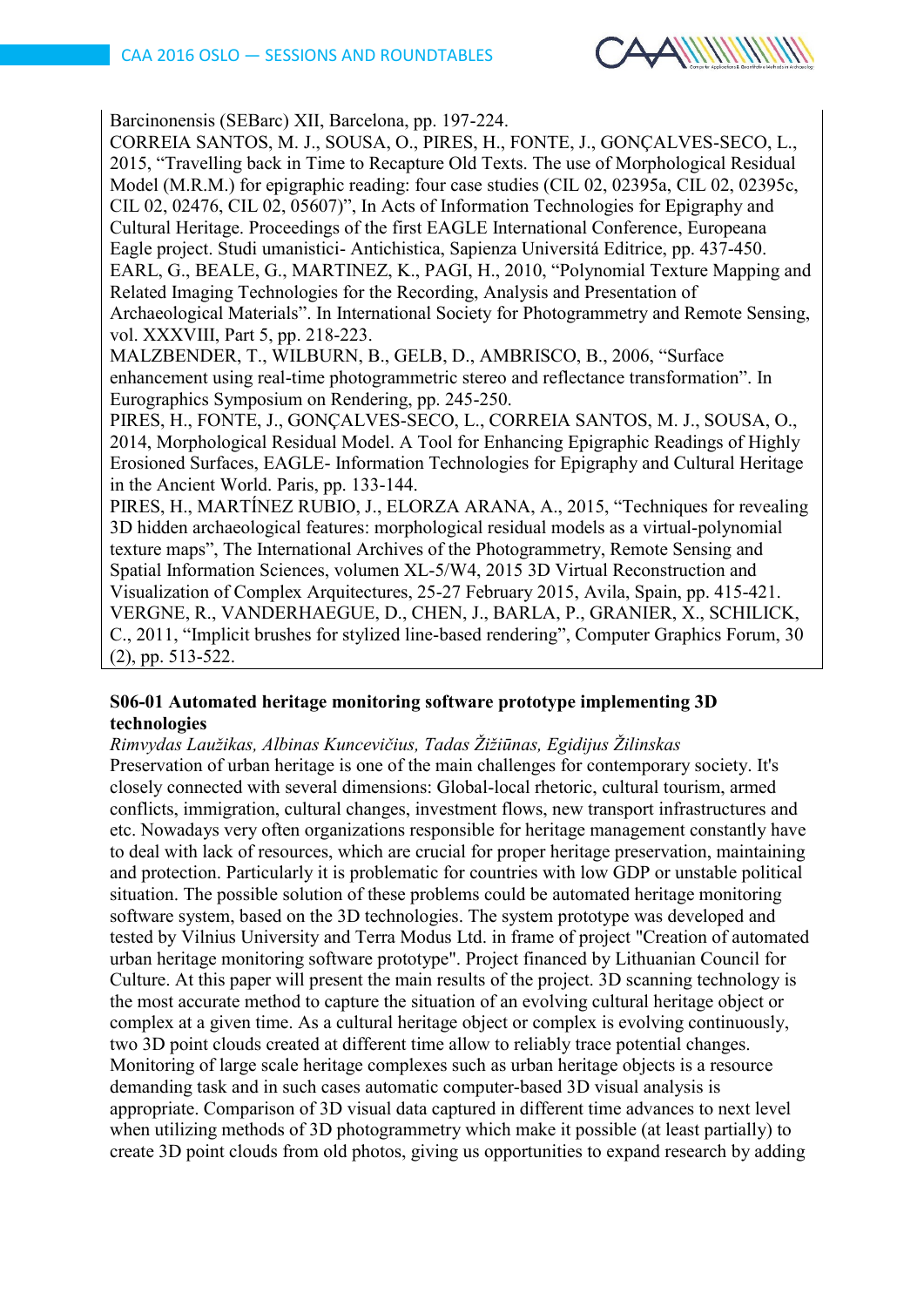

empirical data captured before 3D scanning equipment and also lowering costs to conduct such research.

### **S06-02 A machine learning approach for 3D shape analysis and recognition of archaeological objects**

*Diego Jiménez-Badillo, Mario Canul Ku, Salvador Ruíz-Correa, Rogelio Hasimoto-Beltrán* Museum professionals all over the world have always shown great interest in acquiring automatic methods to register and analyse the shape of cultural heritage artefacts. Thanks to recent advances in 3D scanning and photogrammetry techniques, it is now possible to model the surface of objects with very little effort and in a relatively short time. The continuous adoption of these techniques in cultural institutions has generated thousands if not millions of 3D digital models. Unfortunately, after these resources are produced, very little effort is spent in making them accessible to researchers or the general public. Part of the problem is a lack of efficient computer mechanisms to search, retrieve and classify 3D data. The conventional way to search and retrieve 3D models consists in composing a query based on text descriptions. However, textual annotations are necessarily constrained by the database application domain, ontology, etc., as well as by language and other factors. Consequently they are inadequate for shape oriented searches. This paper presents results of an on-going project focused on developing a computer platform to automatize the search, retrieval, recognition and analysis of 3D object models. The platform processes queries based on geometric properties instead of text. Simply stated, the computer program takes a 3D surface mesh as input (i.e. the query model). Then, a search engine compares it to hundreds or even thousands of 3D scanned objects stored in a repository identifying those that approximate the shape of the query model. Next, the matching models are retrieved, ranked by degree of similarity and displayed to the final user. Afterwards, additional tools can be deployed to perform some kind of analysis on the objects retrieved. A platform like this is much more powerful than a text search engine because it avoids mismatching situations, such as when a person queries the database looking up for "bowls" and retrieves nothing just because the bowls are labelled as "cuencos" (a Spanish term) or "cajetes" (i.e. a term common in Mesoamerican archaeology to described the same type of vessels). Moreover, the platform is able to exploit mathematical analysis algorithms for automatic classification of shapes. During the presentation, we discuss the specific requirements that a shape recognition platform must satisfy to be useful in museums and cultural heritage research. In archaeological projects, for example, we encounter objects that are not necessarily identical in terms of geometry and yet they are considered to belong to the same class. We also intent to show the first part of this platform, namely the search engine for matching and retrieval of 3D Objects.

### **S06-03 AsTrend: A las point based methodology for micro surfaces depicting**

### *Miguel Carrero-Pazos, Benito Vilas-Estévez, Alia Vázquez-Martínez*

The following work presents the AsTrend, a new methodology for enhance and depict details of 3D models. It is based on the extraction of las points from a tridimensional model, which are processed with the most common lidar techniques (Hesse 2010; Štular 2012). We propose a methodological approach, in which we have chosen some rock art carvings from megalithic sites and bronze age petrogliphs og Galicia (Northwest of Iberian Peninsula) to see the limits and possibilities of the methodology.

This technique is being revealed as an accurate method to study rock art carvings. We expect to test this technique in other supports like bones, wood, pottery and so on. We also think that this method could be used by everyone as the main study objects are based in low cost photogrammetry on the acquisition of 3D models.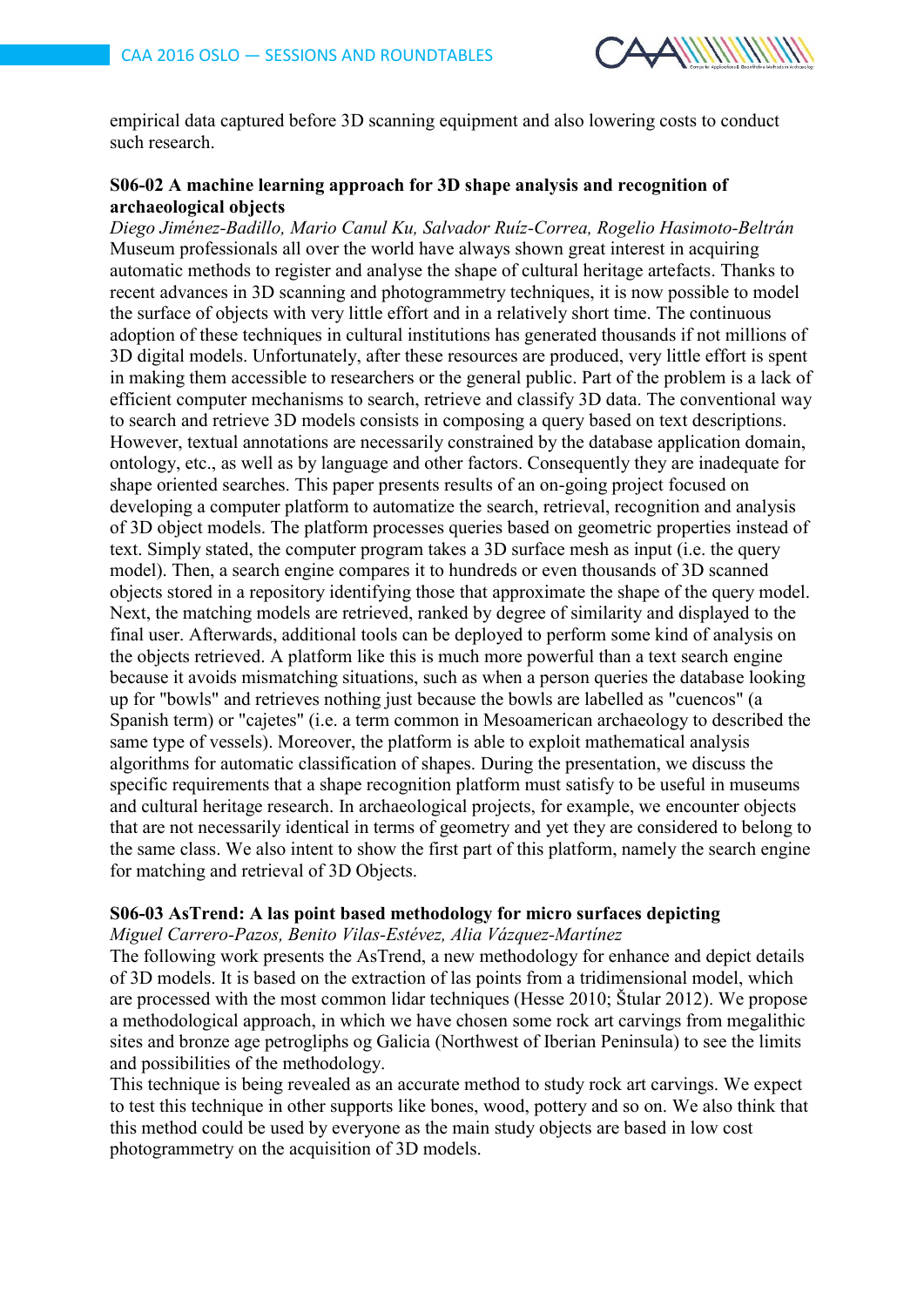

# **S06-04 Application of Computer Vision algorithms for automatic classification of archaeological artefacts**

#### *Edgar Francisco Román-Rangel, Diego Jiménez-Badillo*

The application of computer vision technologies for the analysis of cultural heritage artefacts has witnessed a rapid growth during the last decade. This is especially true with regard to the creation and use of digital 3D models, which enable capabilities that would not be available using the original artefacts, such as automatic and semi-automatic content analysis, virtual reconstructions, more efficient archiving, sharing documentation online, training of novel scholars, etc. An area of especial interest is the statistical analysis of shape features observed on 3D models of artefacts, especially ceramic vessels and pottery sherds, with the purpose of categorizing and classifying objects in an automatic way. In this paper we present new results of an on-going project focused on applying computer vision techniques for automatic classification of archaeological artefacts. We discuss some useful approaches that involve the extraction of shape descriptors (SIFT, Spin Images, etc.) within a Bag of Visual Words model and propose a novel technique for local description of 3D surfaces called Histogram of Spherical Orientations (HoSO). The HoSO local descriptor consists of the quantization of the local orientations of a point with respect to its nearest neighbours. Such local orientations are computed both in the azimuth and the zenith axes. The frequencies of the local orientations are stored in a histogram, which can then be used for comparison and matching purposes

### **S06-05 A comparison of methods for creating 3D models of obsidian artifacts**

# *Samantha Thi Porter, Kele Missal*

Within the discipline of lithic analysis, digital 3D artifact models are useful both as a means of augmenting traditional two-dimensional representations, and as a form of raw data for morphometric and technological analysis. Unfortunately, some raw materials are inherently more difficult to capture than others. Obsidian, specifically, is highly reflective, tends to have a visually homogenous surface, and is oftentimes transparent. All of these factors restrict a researcher's ability to capture images of obsidian objects that are of high enough quality for the construction of an accurate 3D model. In some parts of the world the vast majority of lithic artifacts are made of obsidian. Therefore, finding a way to systematically model obsidian artifacts with a high degree of precision would be extremely useful. We compare the effectiveness of two different methods of capturing object morphology, (structured- light scanning using a DAVID SLS-2 system and close-range photogrammetry using the software Agisoft PhotoScan) in conjunction with several commonly used substances used to coat lithic artifacts for scanning, (brushed-on talc powder, talc-based developer spray, and chalk spray) on a sample of experimentally produced obsidian pieces of different shapes and sizes. Coatings are evaluated on their ease of use, the quality of scans that result from their use, and their impact on artifacts (e.g. difficulty of removal, and effects on artifact labels). The quality of the 3D models are evaluated on the accuracy of gross artifact morphology as well as success in capturing fine features commonly used in lithic analysis such as retouch, platform preparation removals, ripples, and lancets. We also discuss alternative methods of documenting obsidian artifacts that do not necessitate coating, such as Reflectance Transformation Imaging (RTI).

### **S06-06 Les gestes retrouves: A 3D visualisation approach to the functional study of Early Upper Palaeolithic grinding stones**

#### *Sorin Hermon, Laura Longo, Dante Abate, Giusi Sorrentino, Natalia Skakun*

The paper will present an innovative approach to the identification and characterization of use-wear traces on Aurignacian grinding stones used to processed plant in order to get staple food. Such a study is essential in reconstructing ancient dietary habits of humans at a crucial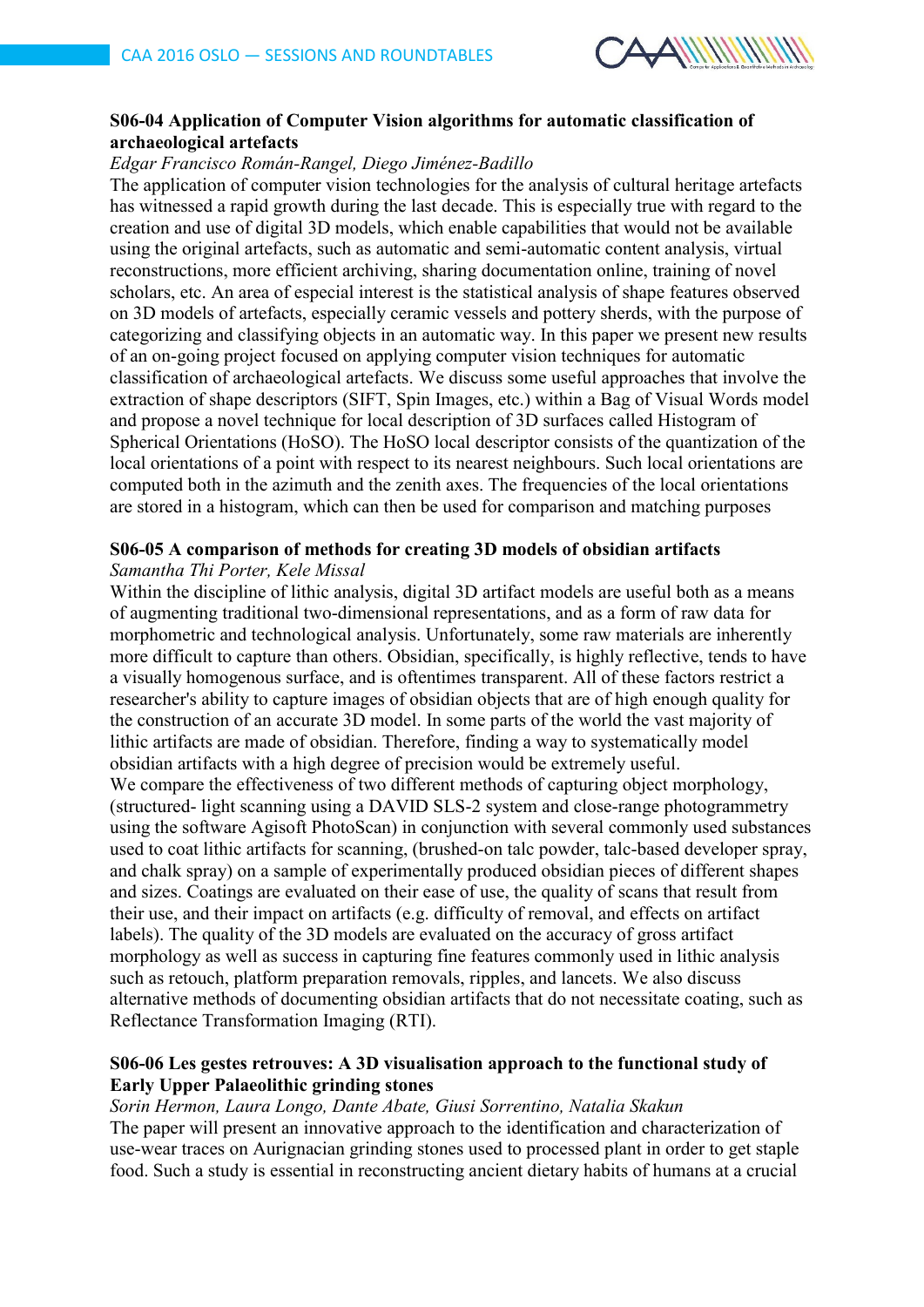

stage of human colonization in Eurasia. The current study focuses on the potential contribution of 3D investigation, at various levels of detail and resolution, to the identification of such traces and residues. The working methodology is still under revision, but it includes the following steps, firstly applied on a grinding stone from the Upper Palaeolithic site of Surein, Crimean Peninsula:

1. An overall documentation of the grinding stone: 3D geometry and rectified macrophotography.

2. Rugosity analysis of the stone's surface, in order to identify anomalies relatable to human intentional intervention (grinding). This analysis is performed using two approaches: cloud compare and Meshlab filter functions of colorizing curvatures (several tests are currently performed, using different curvature types).

3. 3D documentation of molds taken in selected areas on the active surface of the grinding stone. These were 3D scanned using a shuttered light scanner and photogrammetry. Values had to be inversed along the Z axis, in order to correctly represent the surface microtopography.

4. Rectified digital images taken with a digital microscope at various magnifications, at logarithmic steps from x25 to x2500. These were assembled together in a CAD system, each magnification being considered one layer, in order to create a mosaicking of the surface. 5. Measurements of the area of trace marks and characterization of their shape. Clustering of these marks along the working surface of the stone and associated starches.

Overall, more than 40 trace marks were observed and characterized. The rugosity analysis of the working surface of the grinding stone correctly identified areas that have been modified by intentional human intervention. The presence of wear-traces and adhering starches, identified under microscope, along with morphological characteristic of use marks, are among the earliest evidences for plant processing at the dawn of modern humans in Eurasia. Currently, other 10 stones related to plant grinding (both grinding stones and pestles) are under analysis, with very promising preliminary results. The integration of 3D documentation, macro-photography and digital microscopy provided an ideal set of 3D and 2D data that has been successfully used for the functional analysis of Aurigancian grinding stones.

### **S06-07 A methodological approach to the study of prehistoric cave engravings: The case of Cova Eirós (Lugo, Spain)**

*Alia Vázquez-Martínez, Benito Vilas-Estévez, Miguel Carrero-Pazos, Arturo de Lombera Hermida, Ramón Fábregas-Valcarce, Xosé Pedro Rodríguez-Álvarez*

Near to the village of Triacastela in the province of Lugo, it is located Cova Eirós. Inside the cave, diverse engravings from Palaeolithic age are found; which are being studied at this moment.

Report these Palaeolithic engravings–narrow grooves and with less depth- which are disperse in the walls of the cave, it has not been an easy task. The characteristics that Cova Eirós presents, make them impossible the direct contact with the engraving panel because the contact is very harmful when studying it. Up to this moment, they were used different conventional methods to register the engravings, which were based on artificial light with grazing-light at the panel, to generate an effect of lights and shadows to get a better visualization of the motifs represented. Simultaneously, while the engravings are illuminated they are photographed from different viewpoints and through the photographs taken the motifs are drawn in a paper.

In order to generate a more precise documentation of the motifs, it is raised here the possibility of resorting to new methods of register that the more recent technologies offer. Thus, we make use of different techniques based on photogrammetry of near object, as for example, the Radiance Scaling, for trying to get a better visualization of the motifs, removing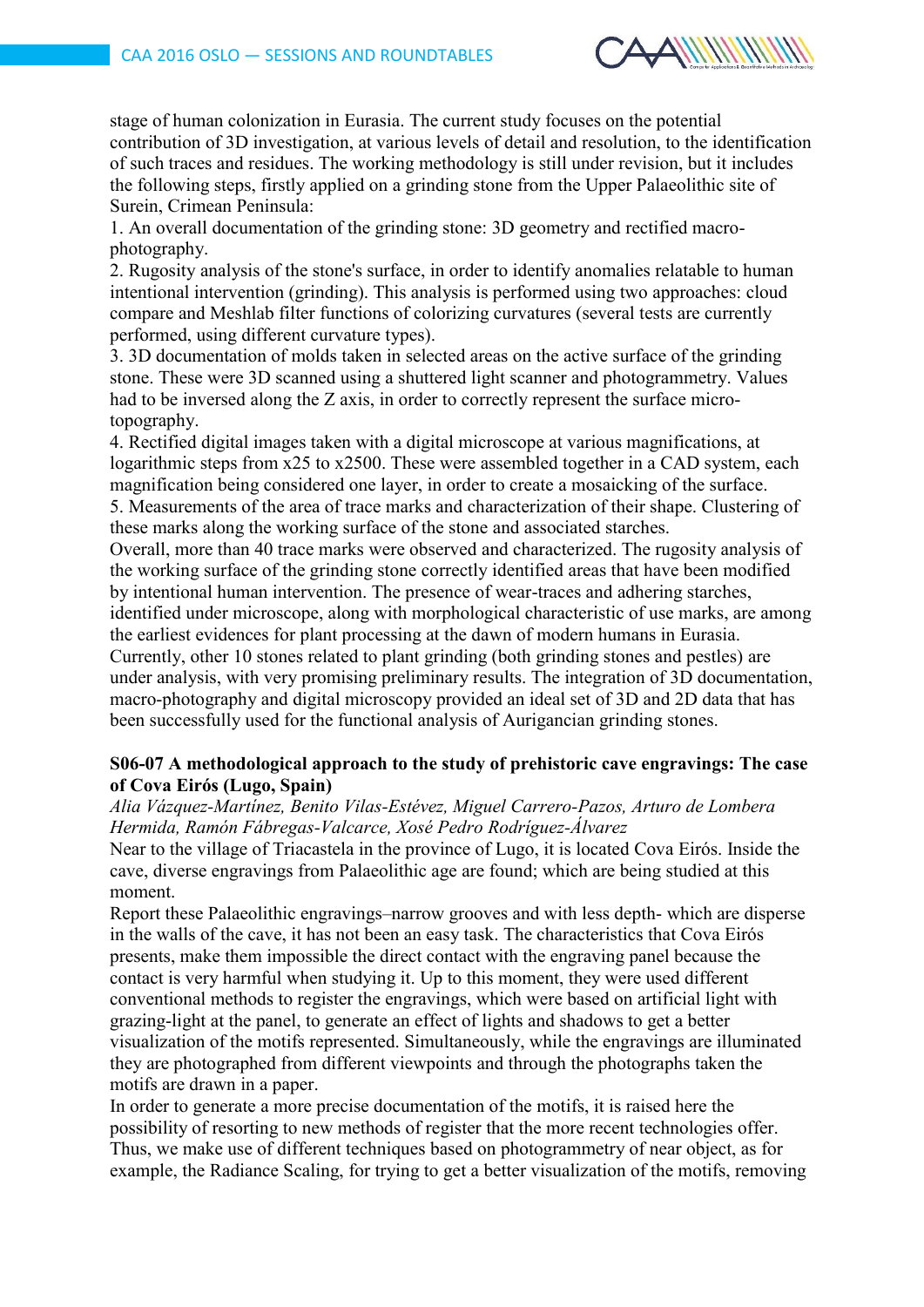

part of subjective that the previous methods presented, and without direct contact with the panel in the moment of register.

#### **S06-08 The digital ossuary: Rothwell (Northamptonshire, UK)**

*Elizabeth Craig-Atkins, Jenny Crangle, Dawn Hadley, Peter Heywood, Tom Hodgson, Steve Maddock, Robin Scott, Adam Wiles*

Holy Trinity church, Rothwell (Northamptonshire) houses one of only two English medieval ossuaries with in situ charnel. Ossuaries were largely emptied and either demolished or allocated to other uses after the early sixteenth-century Reformation, and have accordingly attracted minimal scholarly attention, despite their important functions as places of pilgrimage and intercessionary prayer. At Rothwell, osteological analysis is hampered by issues of access, preservation and requirement of the church authorities to retain the remains in situ. Our research project has four principal aims: i) to illuminate medieval use of the ossuary, through digital capturing of its spatial arrangements, and the range of medieval vantage points into the chapel; ii) to present this fragile, and largely inaccessible, heritage resource to the public in a sustainable manner; iii) to analyze the largely unstudied medieval human skeletal remains (which cannot be removed for standard osteological assessment) by collecting digital records of the charnel deposit, with a view to understanding the composition and stratigraphy of the assemblage; and iv) to facilitate digital preservation of the charnel, which is in a fragile state, with a view to informing conservation strategies (e.g. through recording of degradation and discolouration). This paper addresses the methodological challenges of working in this semi- subterranean environment, with restrictions on the handling of the osteological materials, and issues attendant on capturing the larger built environment alongside the finer detail of the charnel. A Leica P20 laser scanner was used to capture a 3D point cloud which is being processed to produce a 3D model. Interrelated research is addressing: i) how to produce a sufficiently accurate surface model; ii) the most appropriate computer graphics rendering; and iii) the kinds of interaction required to maximise accessibility to both the public and researchers.

#### **S06-09 O brother, where art you? A quantitative approach using 3D models and geometric morphometrics: The case study of the Ayia Irini terracotta figurines** *Vera Moitinho de Almeida, Valentina Vassallo*

The Ayia Irini terracotta figurines are part of a collection found by a Swedish excavation in a rural open-air sanctuary in the north of Cyprus in 1929. It consists of a large number of statues different in size and in form representing human figures, animals, chariots, minotaurs. After the discovery, the archaeological mission received the permission to export more than half of the collection to Sweden, where is currently exhibited at the Medelhavsmuseet in Stockholm and a small set at the Historical Museum of Lund University. The rest of the collection is exhibited at the Cyprus museum in Nicosia. Traditionally, archaeological descriptions have either been based on qualitative assessments of morphologies and nondiagnostic techniques, or on the use of linear basic measurements and ratios to characterize figurines typologically, stylistically and morphologically. The current research aims at enhancing traditional studies and at exploring the range of variation that occurs in figurine form and size, and its potential contribution to their manufacturing taxonomy. Our approach includes the use of 3D scanning, three-dimensional models and Geometric Morphometrics (GM) techniques, to quantify and statistically analyse these archaeological objects. 3D scanning of archaeological materials has been widely used for artefact documentation. For this research, a set of human figures of small size were 3D scanned using a portable laser surface scanning system. Then, they were subjected to 3D GM techniques to quantify and analyse form variation and co-variation with other variables and factors. Thereafter, we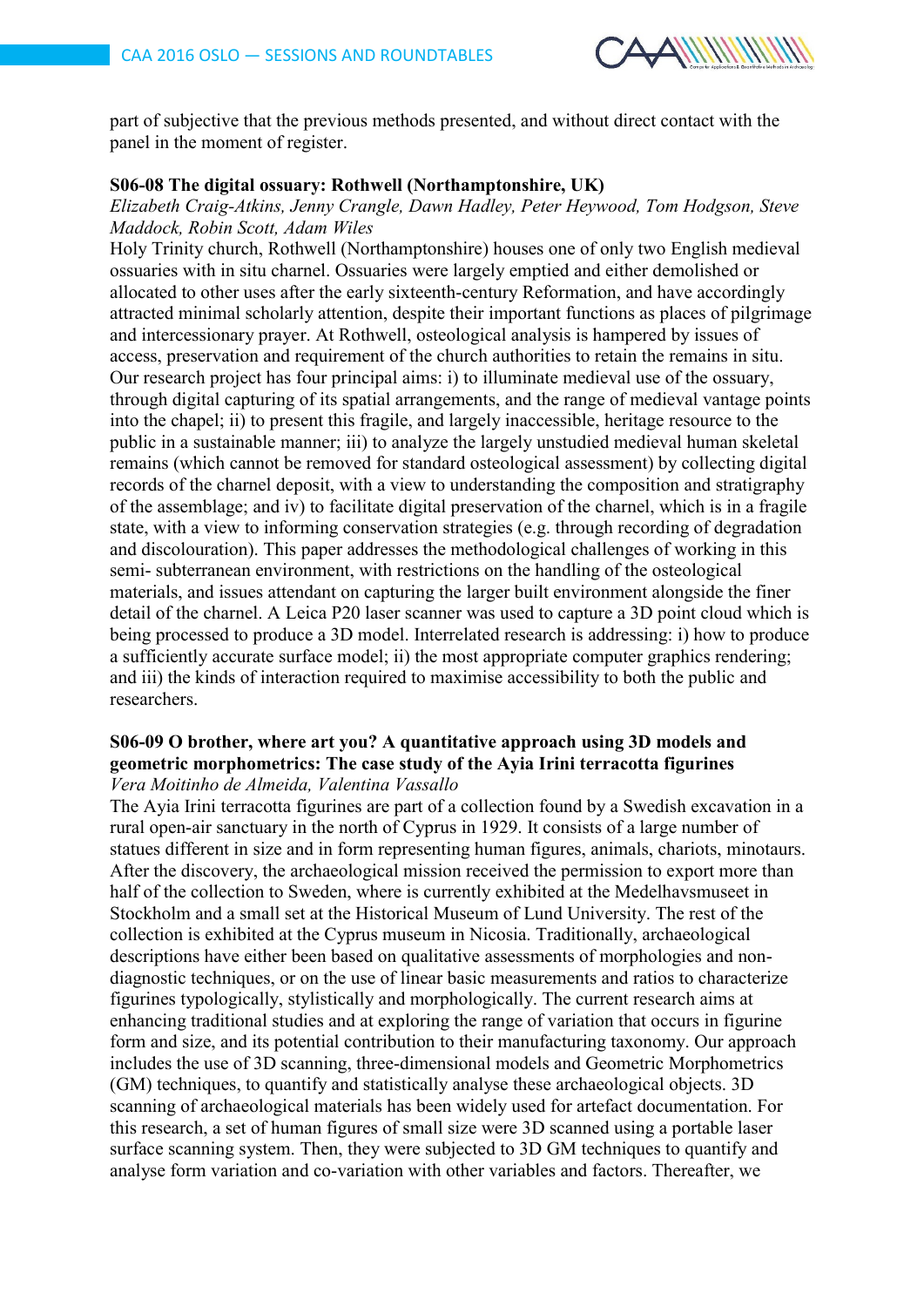

proceeded with multivariate statistical analysis to evaluate the morphological similarity/dissimilarity between the sampled set. We expect that the results of 3D GM and statistical analysis of these figurines may enhance discussions of technological studies and quantitatively improve our understanding of manufacturing techniques and procedures. This non-invasive approach has not been previously applied to terracotta figurines in Cyprus.

# **S06-10 From survey to 3D modeling to 3D printing: Bramante's Nymphaeum Colonna at Genazzano**

#### *Tommaso Empler, Adriana Caldarone*

Today it's more and more widespread the use of new computer techniques applied to the field of archeology. Techniques are often heterogeneous, but organized in a right pipeline allow a good understanding of the archaeological heritage. In the study of the "Nymphaeum Colonna of Genazzano", attributed to Bramante, the integrated approach of systems such as photogrammetry, 3D modeling, virtual tour and 3D printing, allows to generate a scale model, with low margins of error, of the shape of the Nymphaeum at the beginning of the sixteenth century (researches until now were very limited). Initial activities are concentrated in the acquisition of data using a total station or TST (total station theodolite) and photographs, taken as multiple frames, recognizable in the coordinate system result from the survey with TST. A special software allows the georeferencing of the raster files with the captured data, allowing the generation of bitmap textures, used in the next step of 3D modeling and rendering. At this stage of 3D visualization it's possible to spot the differences between the Nymphaeum in the project of Bramante and the current status. The following step goes from the virtual 3D model to prototyping, through the realization of a real object by a 3D printing. The object, printed in two PLA parts, is then cleaned by the support materials and joined together. The methodology described revolutionizes and increases the "empathetic size" with the archaeological site, with its use, giving the opportunity to be better perceived either in its current state either in the historical reconstruction at the time of Bramante.

#### **S06-11 3D Reconstruction of Koch, Russian rowing/sailing boat of the 17th century** *Mikhail V. Vavulin, Olga V. Zaytceva, Andrei A. Pushkarev*

Koch is a Russian rowing/sailing boat adapted for the heavy Arctic conditions. A virtual 3D reconstruction of a 17th-century koch commenced in 2014. Precise engineering drawings were unknown to Russian boat makers of the 17th century, while the few pictures of koch and inconsistent written sources do not allow for an authentic reconstruction of all details and specific features of the vessel. The original boat parts discovered during archaeological studies in Mangazeya, the first transpolar Russian town in Siberia, served the unique resource for the reconstruction. The area had no forests to provide wood for construction, so houses were built from dismantled boats. Structures built entirely from framings were surveyed in Mangazeya. Boat parts are perfectly preserved in the cultural layer of permafrost. For the purposes of reconstruction, we used the two best preserved koch framings dating back to the 17th century. We needed to perform 3D scanning of 293 boat parts. Those parts represented individual pieces of various forms and sizes (from  $0.3\text{-}\text{ám}$  to  $5.6\text{-}\text{ám}$ ). This diversity was the key factor when choosing the equipment and elaborating scanning methods. We used scanners GoScan 3D and GoScan 50 by Creaform with the optimal resolution of  $1\tau$ ámm. Textures were identified using photo camera Nikon D700 and the SfM (structure from motion) 3D model technique. Agisoft Photoscan Pro software was used to create low-poly models with applied textures. We used Geomagic Wrap software to perform the final processing of the scanned model and to copy the textures from low to high poly. 3D Studio max software was used to reproduce the original look of the parts by removing traces of secondary use and